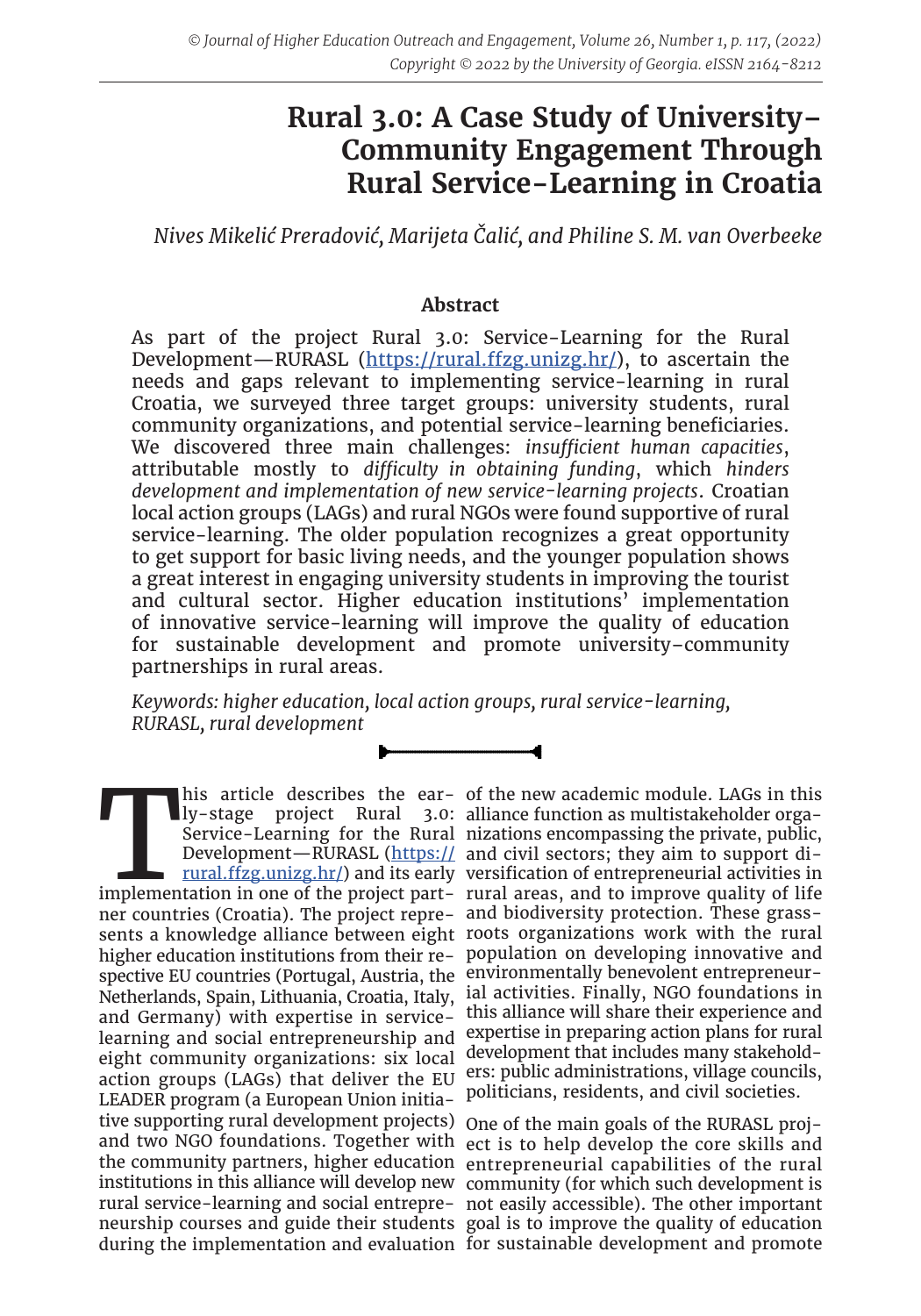interactions between universities and rural 2019). community stakeholders.

The main benefits of the project include the According to the Eurostat urban/rural tycreation of an international university–rural community alliance that promotes educarural areas, bringing higher education institutions and rural community enterprises together to work on the common issue development of the necessary knowledge and skills needed to make a change in the rural communities. Other benefits include strengthening the skills and the innovative capacity of adult rural social entrepreneurs, providing practical service-learning and social entrepreneurship experiences to university students in specific rural settings, and developing core skills and rural social entrepreneurship among the high potential rural community in an ecologically sustainable and socially sound way.

In this article we present the initial results of the project in one of the partner countries (Croatia), where a common body of knowledge of all stakeholders (university students, rural community organizations and their beneficiaries, and university instructors) is created based on a detailed needs analysis.

# **Context of the Project**

Rural communities constitute over 91% of the territory of the European Union and are improvement of rural communities. home to more than 60% of the population. territory (Directorate for Communication, 2017). By 2030 the EU total population is projected to increase by 2%, and the rural population is expected to rise by 0.6% with significant (>10%) increases in rural population around most capitals (Bucharest, Budapest, Dublin, Madrid, Prague, Rome, Stockholm, Tallinn, Vienna, Warsaw, etc.), driven by the lower cost of living near major labor markets (Perpina Castillo et al., 2018).

Rural areas in the EU face multiple chal-cioeconomic, demographic, landscape, and

university–community partnerships in rural lenges. They offer limited opportunities for areas through service-learning. Moreover, networking and collaboration, resulting in the project aims to establish a Virtual Hub labor forces with low skill levels, low skill with a broad network of academic and rural diversity, and a structural mismatch with stakeholders that will offer teaching and the local labor market caused by outward learning content (dedicated transnational migration of professionals, the young, and academic modules with courses on service-the well-educated ("Daring to succeed," learning and social entrepreneurship, com-2011). Moreover, rural areas in the EU are munity training materials, and digital col-facing limited access to health, educational, laborative and learning tools) and promote and governmental services (Zavratnik et al.,

tion and entrepreneurship of people in and intermediate rural regions (Eurostat, Rural areas in Croatia follow this trend. pology, the majority of the population in Croatia (79.1%) live in predominantly rural 2018). The lack of stable income (only 5.1% of the total number of employees work in the countryside), high average age, low level of education, neglect of architectural heritage, inadequate provision of basic services and infrastructure, and disorderly property management result in neglect of rural settlements and the loss of the younger and able-bodied population (Ministry of Agriculture, 2019). These combined factors pose a serious threat to the further development and even survival of the rural areas.

> It is necessary to address these challenges through interdisciplinary perspectives, engaging all relevant stakeholders in a variety of contexts. Zavratnik et al. (2019) advocated the creation of promising conditions for entrepreneurship, equal opportunities for people living in rural areas, and making rural communities attractive to live in. LAG initiatives in Croatia carried out as part of the LEADER program advance the development of rural areas with supporting projects initiated at the local level to revitalize the rural environment and create jobs. Unfortunately, university students are not yet actively encouraged to use their knowledge and skills to contribute to the

More than 112 million people inhabit rural In their paper about challenges of rural America, Brown and Swanson (2003) pointed out the falsity of widespread beliefs that "rural" equals "agricultural" or that rural social relationships differ significantly from those in urban society. Today, rural communities are decreasingly reliant on agricultural industries and more interconnected through access to technology and social media (Goodman, 2014). The same applies to rural areas in the EU, although the EU member states differ in their so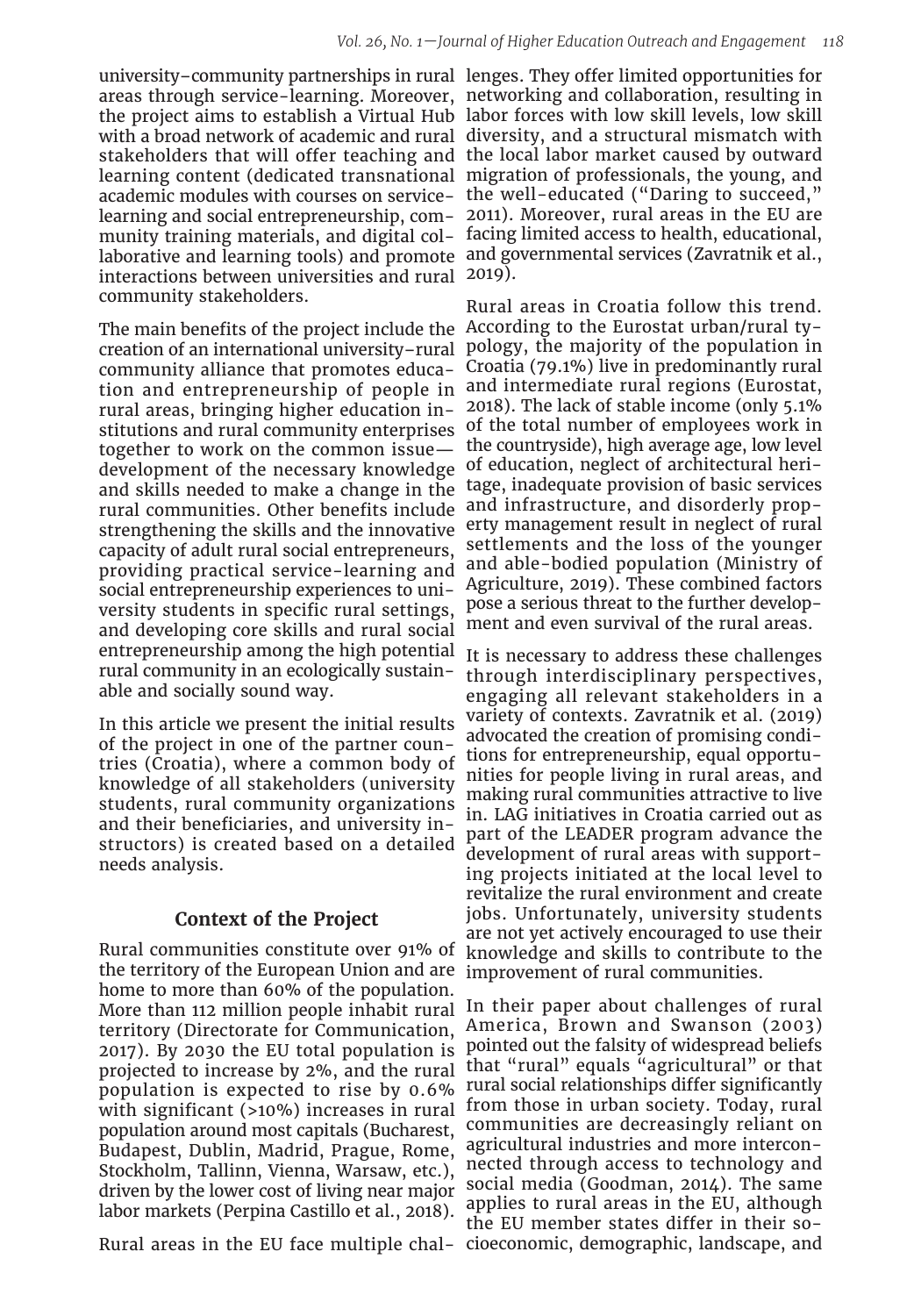climate characteristics.

# **Theoretical Framing**

The RURASL Knowledge Alliance aims to set a framework for an integrated transnational approach of academic teaching and learning that contributes to the development of rural residents, meeting their needs through an innovative methodology. The alliance builds on knowledge of rural service-learning models and infrastructures to support their implementation through the active collaboration between higher education institutions and community organizations, among which the most numerous are LAGs or rural NGOs.

Service-learning is a pedagogical approach that offers students academic credit for learning derived from active engagement within the local community and work on real-world problems (Mikelić Preradović, 2015). In mission statements and university strategic plans, it is recognized as a tool that increases the effectiveness of education for sustainable development and the promotion of university–community partnerships (Bringle & Hatcher, 2002).

Service-learning strengthens learning; facilitates the development of professional competencies; and improves motivation, critical thinking, social responsibility, and active citizenship (Billig et al., 2005). Students who pursue service-learning "gain higher levels of problem-solving skills, critical and creative thinking, communication skills, teamwork, interpersonal and intercultural skills, leadership as well as academic skills and personal and civic values" (Astin et al., 2000; Carrington & b. Selva, 2010; Harris et al., 2010; Milne et al., 2008; Prentice & Robinson, 2010; Rochford, 2014, cited in Josić & Mikelić Preradović, 2019, p. 167). Furthermore, skills and innovation gained from partnerships between <sup>c.</sup> rural partners and universities foster innovative development in rural areas in need of human resources and entrepreneurial skills and could provide support for rural beneficiaries (Sanchez Ramirez, 2011). Research (Stoecker & Schmidt, 2017) suggests that rural communities lack access to servicelearning and that rural issues are rarely addressed in contemporary service-learning (Campus Compact, 2008). Universities can play a powerful role in rural communi-Informed consent was established for all ties (Watson et al., 1997), addressing rural respondents, answering questions was volneeds and providing students with engag-untary, and participants could opt out of the

ing learning experiences and opportunities through rural service-learning. Moreover, rural service-learning implementation shows the potential to respond to the needs of rural areas and work with them to develop sustainable economic, social, and environmental solutions to their changing landscape (Buchanan et al., 2017; Maakrun, 2016; Stoecker & Schmidt, 2017).

In Croatia, service-learning is gaining popularity only within urban higher education institutions and is completely absent in rural areas. The explanation for this difference lies partly in an enduring communist heritage and historical legacy, along with special features and trajectories related to citizenship, civil societies, and civic participation (Mikelić Preradović & Mažeikienė, 2019).

In their paper on the importance of social innovation for rural areas, Tirziu and Vrabie (2017) exposed five fields of social innovation that can contribute the most: new services in rural areas, new education courses, ecological farming, formation of local action groups, and electronic and social innovations. The RURASL project focuses on two of these areas: new education courses and collaboration of universities with LAGs.

#### **Materials and Methods**

To identify the needs and gaps of the main target groups in Croatia, three different surveys were conducted. These surveys aimed to identify

- a. the needs of community organizations (LAGs and rural NGOs);
- b. the needs of the beneficiaries of LAG 5 (e.g., local farmers, unemployed youth, retirees, rural homemakers, rural entrepreneurs, and social businesses); and
- the needs and competencies of university students.

The list of questions was created to be used as an online survey or as an interview guide. The online survey is part of the Virtual Hub where community groups and higher education institutions can find a collaborator for service-learning and/or social entrepreneurship ([http://hub.rural.ffzg.hr/Survey/](http://hub.rural.ffzg.hr/Survey/LAG) [LAG\)](http://hub.rural.ffzg.hr/Survey/LAG).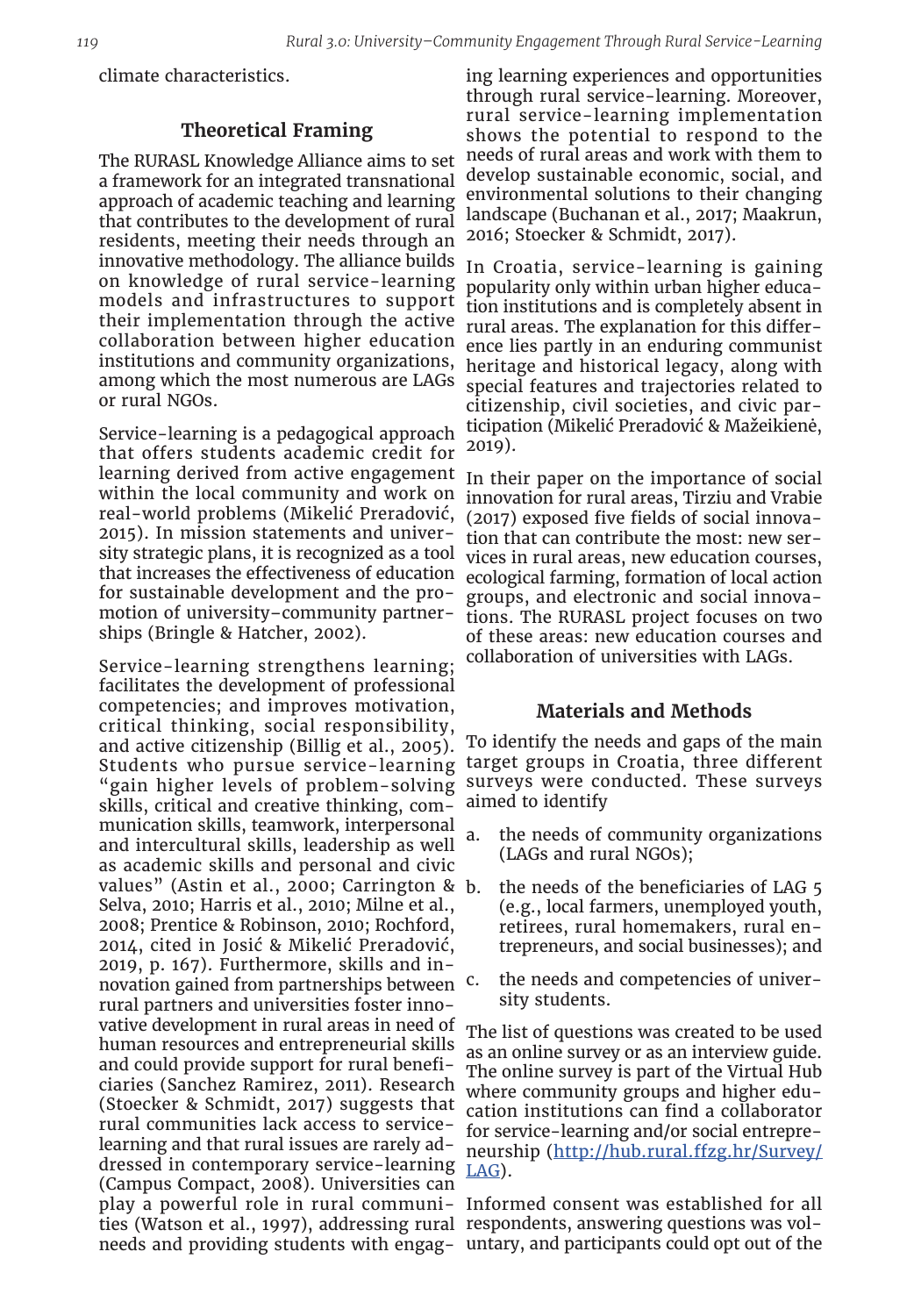questionnaires and interviews at any point. IRB approval for the needs of community organizations (LAGs and rural NGOs) was not necessary, due to the nature of the interaction with participants (expert interviews, soliciting professional experiential information rather than personal information). IRB approval for the needs of university students was secured through the Ethics committee of the Faculty of Humanities and Social Sciences, as described in the paper *Domains of Rural Development* that analyzes those needs (Josić & Mikelić Preradović, 2019). IRB approval for the needs of the beneficiaries of LAG 5 was not necessary, as this was not a research project but a service-learning educational program conducted following institutional procedures for quality improvement projects.

# **Needs of Community Organizations**

The questionnaire about the needs of community organizations (LAGs and rural NGOs) was completed online, resulting in 20 responses. LAGs and rural NGOs were asked for general information about their organizations, such as the type of organization and target group. They were asked to describe their biggest challenges for the coming years and how students could help to address them. As described below, they had to choose their organization's rural development focus area, domain, rural development priorities that they would like to support through university–community collaboration, as well as study fields of university students that would be helpful to cope with their challenges.

#### *Rural Development Focus Areas Defined by the European Network for Rural Development (ENRD)*

- Innovation and cooperation
- Links with research and innovation
- Lifelong learning and vocational training
- Farm's performance, restructuring, and modernization
- Entry of skilled/younger farmers
- Agri-food chain integration and quality
- Biodiversity restoration, preservation, & enhancement
- Water management
- Soil erosion and soil management
- Water use efficiency
- Energy use efficiency
- Renewable sources and waste management
- Carbon conservation and sequestration
- Diversification & job creation
- Local development
- Information and communication technologies

- Elderly
- Market development
- Migrants
- Mountain area
- Natural resource
- Nature conservation
- Networking
- Organic farming
- Producer groups
- Product quality
- Protected areas
- Public goods
- Renewable energy
- Renewables
- Risk management
- Rural business
- Rural proofing
- Rural services
- Rural SMEs
- Short supply chains & local markets
- Smart Villages
- Social inclusion
- Social services
- Soil management
- Stakeholder involvement
- Sustainability
- Tourism
- Vocational training and skills acquisition
- Water management
- Women
- Young Farmers
- Youth

# *Rural Development Priorities Defined by the ENRD*

- Knowledge transfer and information actions
- Consultancy (advisory services, farm management and farm relief services)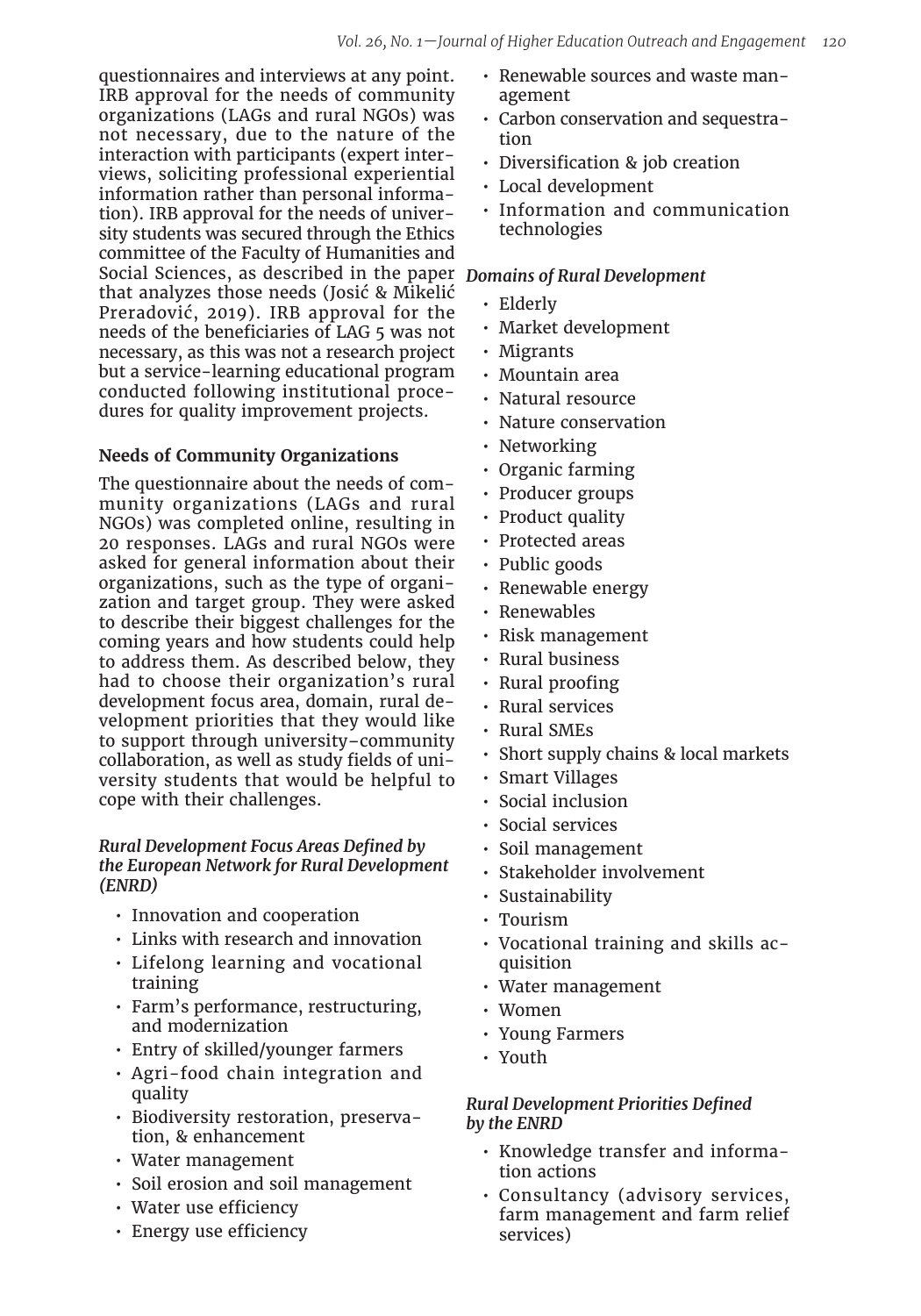- Quality schemes for agricultural products and foodstuffs
- Investments in physical assets
- Restoring agricultural production potential damaged by natural disasters and catastrophic events and introduction of appropriate prevention actions
- Farm and business development
- Basic services and village renewal in rural areas
- Investments in forest area development and improvement of the viability of forests
- Setting up of producer groups and organizations
- Agri-environment-climate
- Organic farming
- Natura 2000 and Water Framework Directive payments
- Payments to areas facing natural or other specific constraints
- Animal welfare
- Forest–environmental and climatic services and forest conservation
- Cooperation
- Risk management
- Financing of complementary national direct payments
- Support for LEADER local development (CLLD—community-led local development)
- Technical assistance

# *Study Fields Represented in More Than 10% of the LAGs/Rural NGOs Surveyed*

The list of study fields that would be helpful ries was conducted as face-to-face interalphabetical order and not in order of importance.

- Accounting and taxation
- Architecture and town planning
- Audiovisual techniques and media production
- Biochemistry
- Biology
- Business administration
- Computer use
- Database and network design and administration
- Economics
- Education science
- Electronics and automation
- Environmental protection technology
- Environmental sciences
- Fashion, interior, and industrial design
- Finance, banking, and insurance
- **Fisheries**
- Food processing
- Forestry
- Handicrafts
- History and archaeology
- Horticulture
- Hotels, restaurants, and catering
- Journalism and reporting
- Language acquisition
- Law
- Management and administration
- Marketing and advertising
- Mathematics
- Natural environments and wildlife
- Political sciences and civics
- Secretarial and office work
- Sociology and cultural studies
- Software and applications development and analysis
- Sports
- Teacher training with subject specialization
- Travel, tourism, and leisure
- Veterinary
- Work skills

# **Needs of Rural Beneficiaries**

to cope with LAGs' challenges are listed in views in the activity area of LAG 5. The LAG The survey of needs among rural beneficia-5 area belongs to the southernmost region of Croatia, Dubrovnik-Neretva County, and includes the Pelješac peninsula and three islands: Korčula, Mljet, and Lastovo. Most of the area is coastal, and all parts have the same or very similar geomorphological and climatic characteristics as well as economic, social, cultural, and historical features. The LAG 5 area has a land surface of 790.71 km with 25,203 inhabitants (Figure 1).

> Apart from the general information about themselves, their neighborhood, and engagement in the local community, the rural residents were asked to define ways in which LAG 5 can help improve their living and ways in which university students can help them satisfy their needs.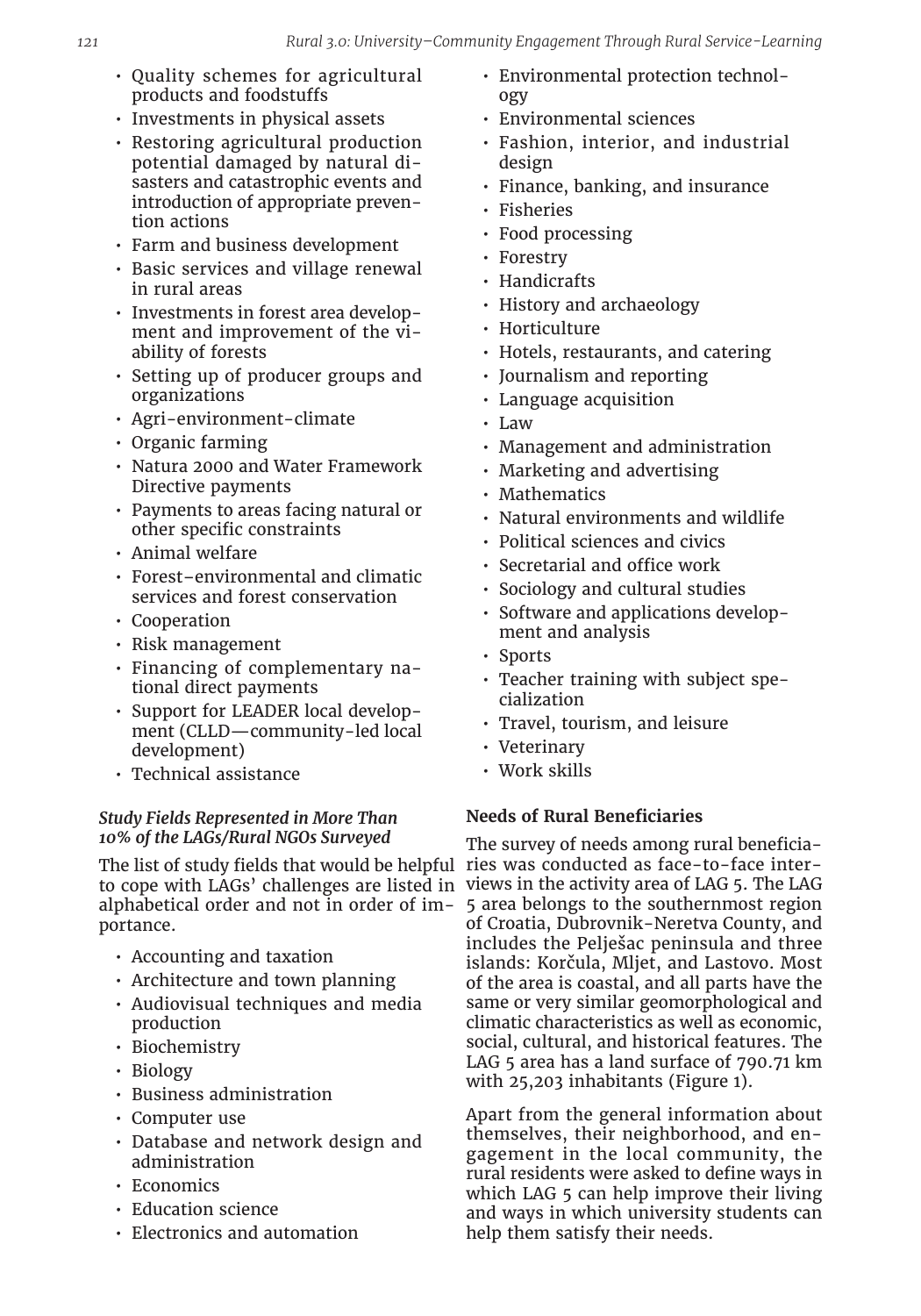*Vol. 26, No. 1—Journal of Higher Education Outreach and Engagement 122*



*Figure 1.* Area of LAG 5

Data collection resulted in both quantitative and qualitative data. Through face-to-face interviews with rural beneficiaries of LAG 5, responses from 32 participants were collected. Most of them were local farmers (15), homemakers (5), and tourist workers  $(4)$ . The results of these interviews were merged to summarize and systematize the stakeholder needs.

#### **Needs and Competencies of University Students**

A survey of students' needs and competencies was conducted in four Croatian public universities: University of Zagreb (the largest public university in Croatia), University of Zadar, University of Osijek, and University of Rijeka. A questionnaire for higher education institution students was based on the Entrecomp conceptual model (Bacigalupo et al., 2016) and aimed to research the attitudes of students toward of new service-learning projects. Croatian acquiring entrepreneurial skills during their LAGs have shown interest in servicestudy, the level and frequency of students' learning where students could participate in community engagement, and the relevant day-to-day activities, from general affairs set of skills required to implement the to the preparation and implementation of change in the local community (Josić & various development projects. Inclusion of Mikelić Preradović, 2019).

#### **Results and Discussion**

The implementation of the LEADER approach in the Republic of Croatia through LAGs is an important instrument that can contribute to rural areas' development. LAGs and rural NGOs covered by this research come from different parts of the Republic of Croatia and have different experiences in cooperation with higher education institutions This cooperation is based mostly on the implementation of joint projects from different fields of applied science where LAGs provide local support for higher education institutions. Many LAGs carry out education or work assignments at local primary or secondary schools.

LAGs in Croatia face three main challenges: (1) insufficient human capacities, which are mostly attributable to (2) difficulty in obtaining funding, leading to (3) the suboptimal development and implementation students into the work of the association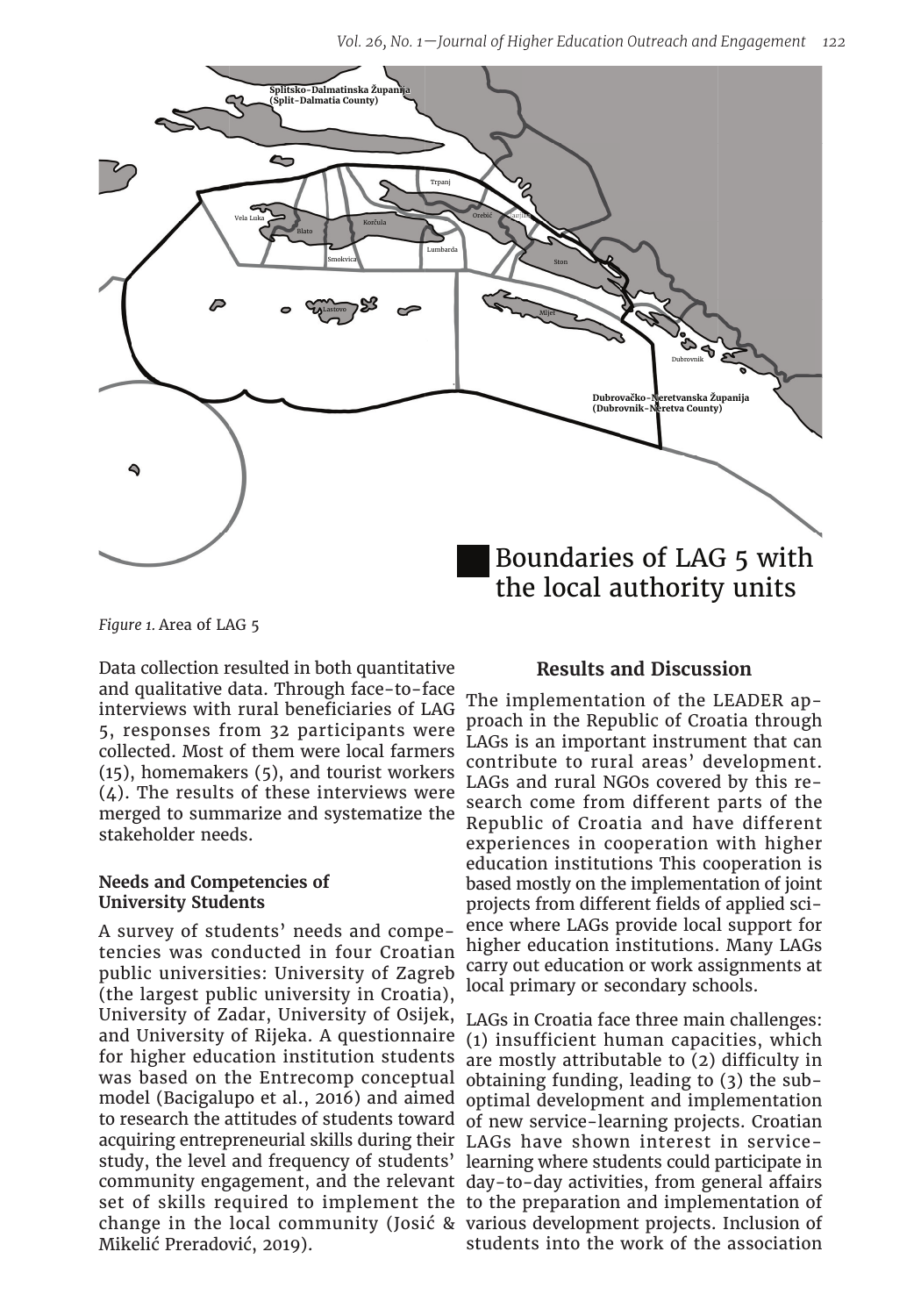is more than welcomed, and each LAG can age group of respondents—mostly people offer good working conditions and several older than 50 years. In addition, the rural hours of mentoring.

Although originating from different rural areas in different parts of the country, the needs of Croatian LAGs' rural beneficiaries are, in their essence, very similar. The system for knowledge transfer that would acquaint beneficiaries with the best and latest solutions to foster the uptake of innovation is still insufficiently developed. Digital and financial illiteracy are reflected in the mismanagement of short-term and long-term assets, poor financial management, and investment risk increase. However, universities are rarely recognized as a force for rural social innovation with highly skilled manpower that can help speed up rural development.

In the area of LAG 5, most of the population lives near the Adriatic coast and is oriented toward fishing and mariculture, as well as olive and vine growing. The area has a long tradition of dealing with tourism, which has been a growing sector during the last decade, although the development of infrastructure and local production has not kept pace with tourism-related demands. In this isolated area, the difficulty of transporting goods and managing water, energy, and wastes has led to a higher cost of living, resulting in migration or abandonment of rural areas, especially by the younger population (LRS LAG 5, 2020).

The local population covered by this research had no experience with servicelearning. Respondents were mostly farmers, retirees, and homemakers over 50 years old. Their interest in service-learning is largely tied to meeting basic living needs and closely related everyday activities such as primary and specialist health care or education and help with agricultural work. Younger respondents (less than 50 years old) come from the cultural and tourism sectors that reflect their needs. The results obtained through interviews with the local population (mainly from the Pelješac peninsula and the island of Mljet) are presented in Table 1. Respondents have highlighted many services that could be improved in their community, but the most significant are singled out in Table 1.

The most important needs highlighted by The RURASL project will set up a common most rural beneficiaries are medical care (15 framework and online space at the European responses) and crop and livestock produc-level to stimulate rural social entrepreneurtion (18 responses). Such needs reflect the ship, the development of rural residents'

community lacks common activities and public events, so they pointed out music and performing arts (15 responses) as two of the important needs. The analysis of the needs and gaps of rural organizations (LAGs and rural NGOs) and their beneficiaries (rural residents) revealed both a wide range of rural challenges and recognition that available fields of study will enable students to contribute to the solution of several challenges through service-learning projects or programs. LAGs, NGOs, and their rural partners could implement service-learning programs and use the students' services to ensure more economically sustainable development of local partnerships and improve the living conditions of rural beneficiaries through service-learning.

The results of the survey conducted in four Croatian public universities (Josić & Mikelić Preradović, 2019) revealed that students lack opportunities for service-learning and community engagement during their study, especially at the undergraduate level. All surveyed students were very motivated for rural service-learning and eager for increasing competencies for entrepreneurship. The results also show that there is a need for an undergraduate course that will link servicelearning and (social) entrepreneurship and enable students to acquire skills that they perceive as relevant for their future careers, as well as community engagement.

From the perspective of the LAGs, engaging students already living in the rural area would bring them closer to an entrepreneurial perspective in the local community, which could encourage younger people to remain in rural areas in the future. Also, as Davis et al. (2020) pointed out, servicelearning might be used to ameliorate rural personnel shortages. Doing so, however, would require engaging community organizations (e.g., LAGs) to nurture connections between all stakeholders (students, rural community organizations, university instructors) through the entire duration of the project and to provide a sustainable plan when the project ends.

#### **Next Steps**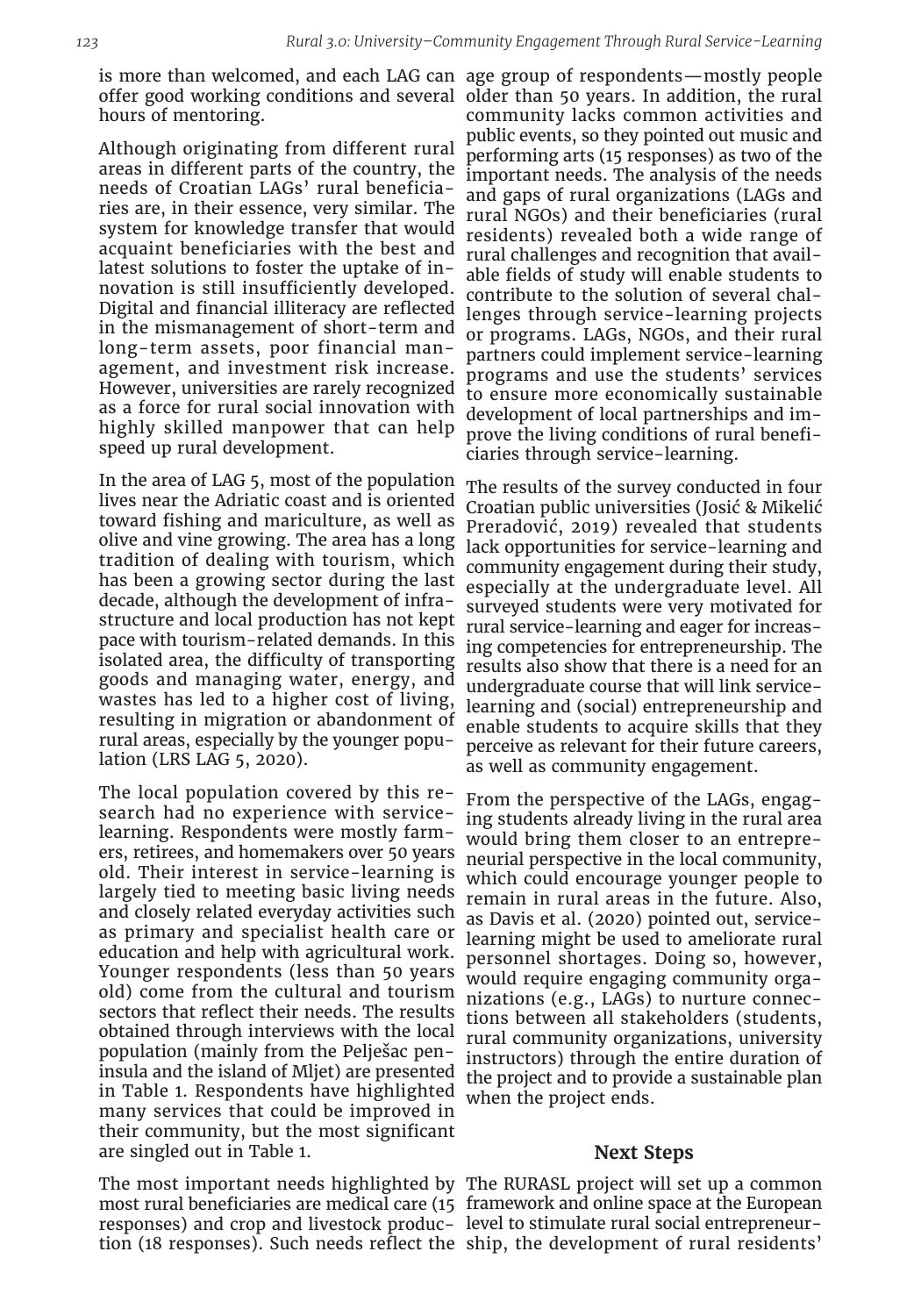| Table 1. Rural Population Needs for Service-Learning and Social<br>Entrepreneurship Implementation ( $N = 32$ ) |                                                                                                                                                                                                                                                                                                                                                                                                |
|-----------------------------------------------------------------------------------------------------------------|------------------------------------------------------------------------------------------------------------------------------------------------------------------------------------------------------------------------------------------------------------------------------------------------------------------------------------------------------------------------------------------------|
| Occupation of<br>respondents<br>(Contribution %)                                                                | Stakeholder needs                                                                                                                                                                                                                                                                                                                                                                              |
| Public bodies<br>$(3.1\%)$                                                                                      | Public services do not have enough capacity to improve the work and<br>functioning of their organizations themselves and require domestic<br>services, sustainability of electricity and energy, and work skills.                                                                                                                                                                              |
|                                                                                                                 | They expect support from local associations and the LAG in reviving<br>entertainment in the community such as music and performing arts,<br>sports, and leisure.                                                                                                                                                                                                                               |
| Farmers<br>$(46.9\%)$                                                                                           | Farmers pointed out a problem of fulfilling obligations related to<br>business administration, as well as a lack of knowledge regarding<br>marketing and advertising. They have shown great interest in<br>assistance with crop and livestock production.                                                                                                                                      |
|                                                                                                                 | They expect help from the LAG with applications for EU funds for<br>rural development to improve their businesses.                                                                                                                                                                                                                                                                             |
| Homemakers<br>$(15.6\%)$                                                                                        | Homemakers spend a lot of time taking care of their family and<br>food production. Areas of interest for the implementation of<br>service-learning are mostly related to their daily activities such as<br>domestic services, crop and livestock production or horticulture,<br>but also medical care that includes nursing and midwifery, medical<br>diagnostic, therapy, and rehabilitation. |
|                                                                                                                 | They expect the local LAG and NGOs to organize informal education<br>for rural children in music and performing arts or handicrafts and<br>foreign language acquisition.                                                                                                                                                                                                                       |
| Cultural workers<br>$(9.4\%)$                                                                                   | The cultural sector wants to involve students in the activities in the<br>field of audiovisual, technical, and media production or music and<br>performing arts. They need support from the LAG with business<br>administration, marketing, and advertising, as well as teacher<br>training in art specialization.                                                                             |
| Retirees<br>$(9.4\%)$                                                                                           | Retirees mostly need company and fulfillment of free time. They<br>would like to acquire basic computer skills and get domestic services<br>but also need increased availability of medical diagnostics, nursing,<br>therapy, and rehabilitation.                                                                                                                                              |
|                                                                                                                 | They need support from the LAG to learn foreign languages and<br>organize activities in their leisure time.                                                                                                                                                                                                                                                                                    |
| Tourist workers<br>$(12.5\%)$                                                                                   | Tourism employees need to improve their knowledge and work<br>skills in the hotel, restaurant, and catering business; business<br>administration; and marketing and advertising, as well as<br>horticultural skills.                                                                                                                                                                           |
|                                                                                                                 | They need support from the LAG for better positioning and promotion<br>of locally grown food and beverages in tourism.                                                                                                                                                                                                                                                                         |
| Teachers<br>$(3.1\%)$                                                                                           | Teachers in rural areas seek better working conditions and more<br>training in subject specialization, as well as to improve their skills in<br>psychology, sociology, and cultural science.                                                                                                                                                                                                   |
|                                                                                                                 | They expect support from the LAG for applying to educational<br>programs and funds, primarily the EU education and training<br>program ERASMUS+.                                                                                                                                                                                                                                               |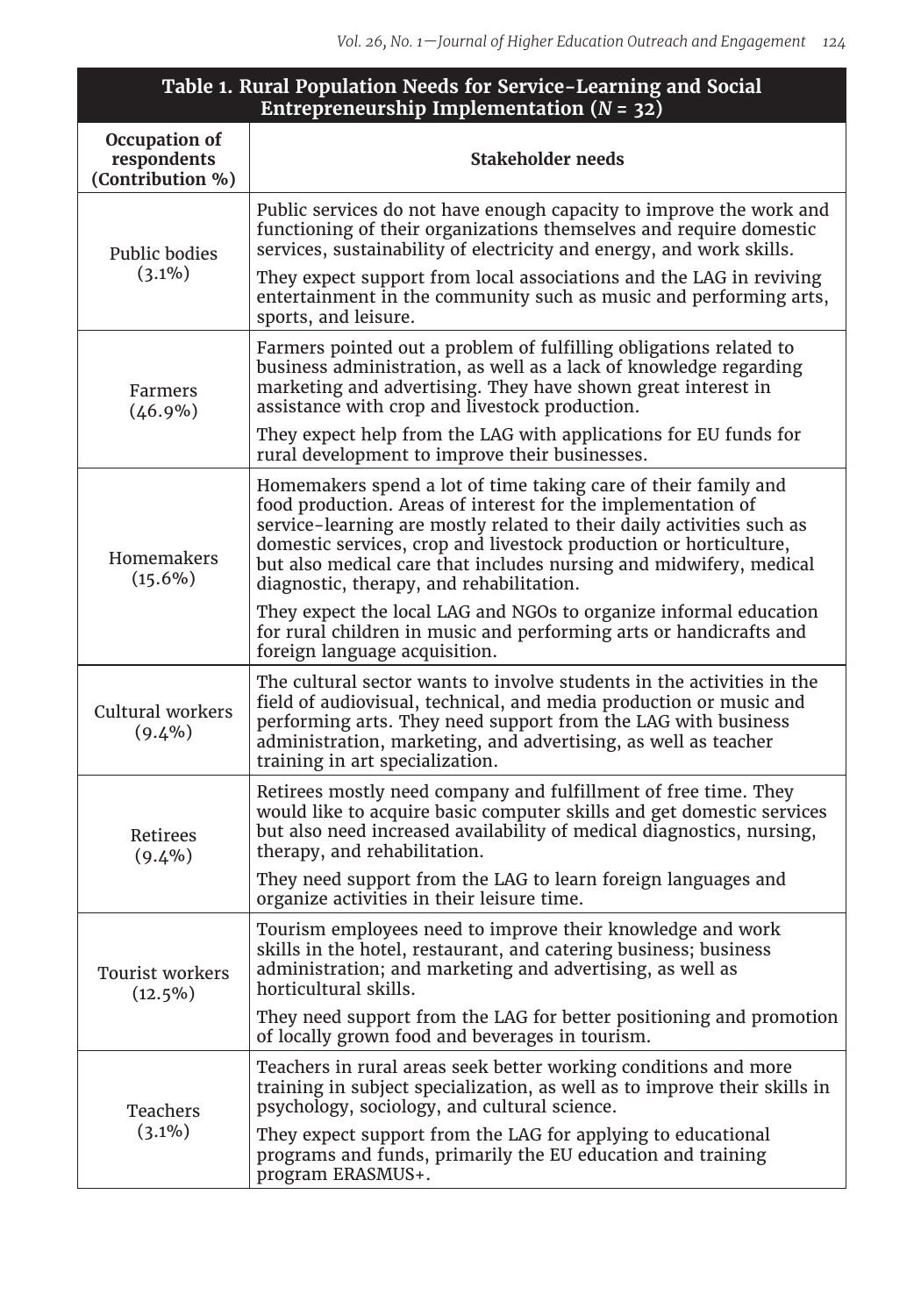core skills, and university students' re-networks among the national rural netsponsiveness to the needs of rural areas so works that are part of the European Network they will work with rural communities to for Rural Development (ENRD) hub in many develop sustainable economic, social, and EU countries. environmental solutions.

ment for all three groups (students, rural knowledge on how to effectively utilize stufollowing steps are planned:

- 1. Develop academic courses with a service-learning component targeting specific student skills and rural needs.
- 2. Establish community training based on the analysis of rural needs in Table 1.

As enterprises that foster rural development, the LAGs and their partners provide twofold contributions: They will develop their skills in funding rural development needs in a financially self-sustainable way, reducing their reliance on subsidies; at the same time, they will disseminate skills and practices of social entrepreneurship to tackle the gap between available social services and access to publicly funded social services.

Also, the RURASL project will address the following national strategic objectives in higher education:

- a. improve key competencies of students, particularly in the less developed areas with lower levels of education;
- b. improve the quality, relevance, and effectiveness of higher education; and
- community.

RURASL results will be disseminated to a broad network of stakeholders, including academic and rural communities. This the students' civic engagement period. network will achieve sustainability through promotion of community–university rural

Based upon the results of our needs assess-should benefit from the student services, LAGs and NGOs, and rural residents), the dents, and education on the possibilities of In the short term, LAGs and rural residents social entrepreneurship to provide income for funding a broad array of public services in rural areas that lack finances. LAGs will bring together rural beneficiaries to choose the issues to address and direct the abilities of universities to access knowledge about those issues.

> In the long run, LAGs and rural residents should benefit from the community–university partnerships. These partnerships will leverage local assets to increase the social capital in the community, create more independent models for funding, and implement innovative projects that will bring a new layer of grassroots empowerment to the existing LEADER approach.

#### **Conclusion**

Not a single Croatian university currently offers a curriculum that includes rural service-learning because such a curriculum would require collaboration between different (and sometimes remote) stakeholders and would involve a teaching and learning context much more demanding than the urban context. Higher education should respond to these challenges.

c. improve the collaboration of higher In all Croatian rural areas, the potential education institutions and community exists to support innovation in educaorganizations, educating socially re-tion and strengthening of social capital. sponsible citizens and thereby contrib-Partnerships with universities could prouting to the overall development of the vide skills and innovation that would enable LAGs to foster innovative development in rural areas to bolster scant human resources and entrepreneurial skills and provide support for rural beneficiaries before and after



# **Acknowledgment**

The results presented are output from ERASMUS<sup>+</sup> KA2 research project 599382-EPP-1-2018-1-PT-EPPKA2-KA "Rural 3.0: Service-Learning for the Rural Development— RURASL."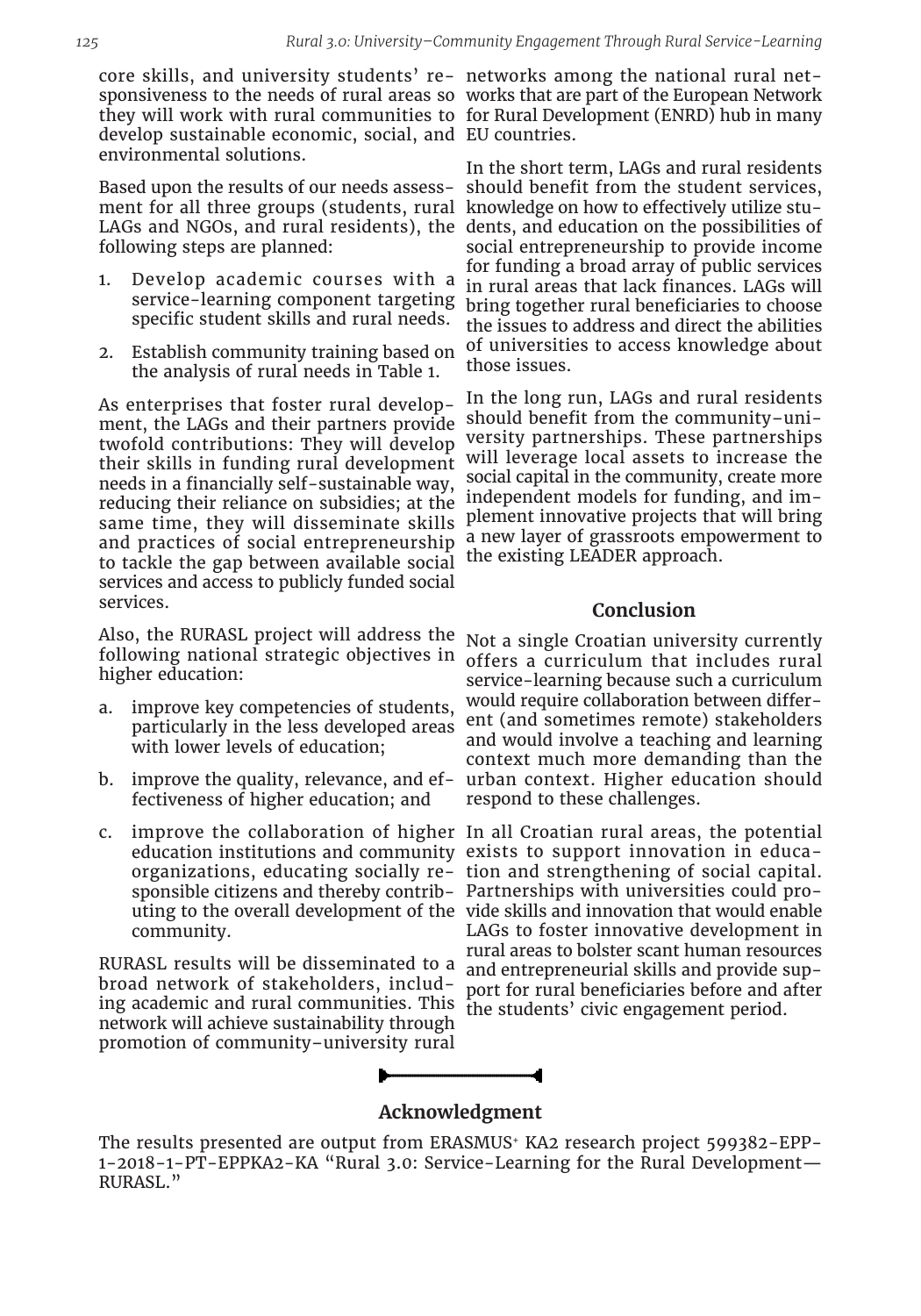# **About the Authors**

*Nives Mikelić Preradović is a full professor and head of the Chair for Knowledge Organization at the Faculty of Humanities and Social Sciences, University of Zagreb.*

*Marijeta Čalić has a Ph.D in natural science and works as a project manager in Local Action Group "LAG 5" in Korčula.*

*Philine S. M. van Overbeeke is an academic researcher and teacher at Rotterdam School of Management, Erasmus University.*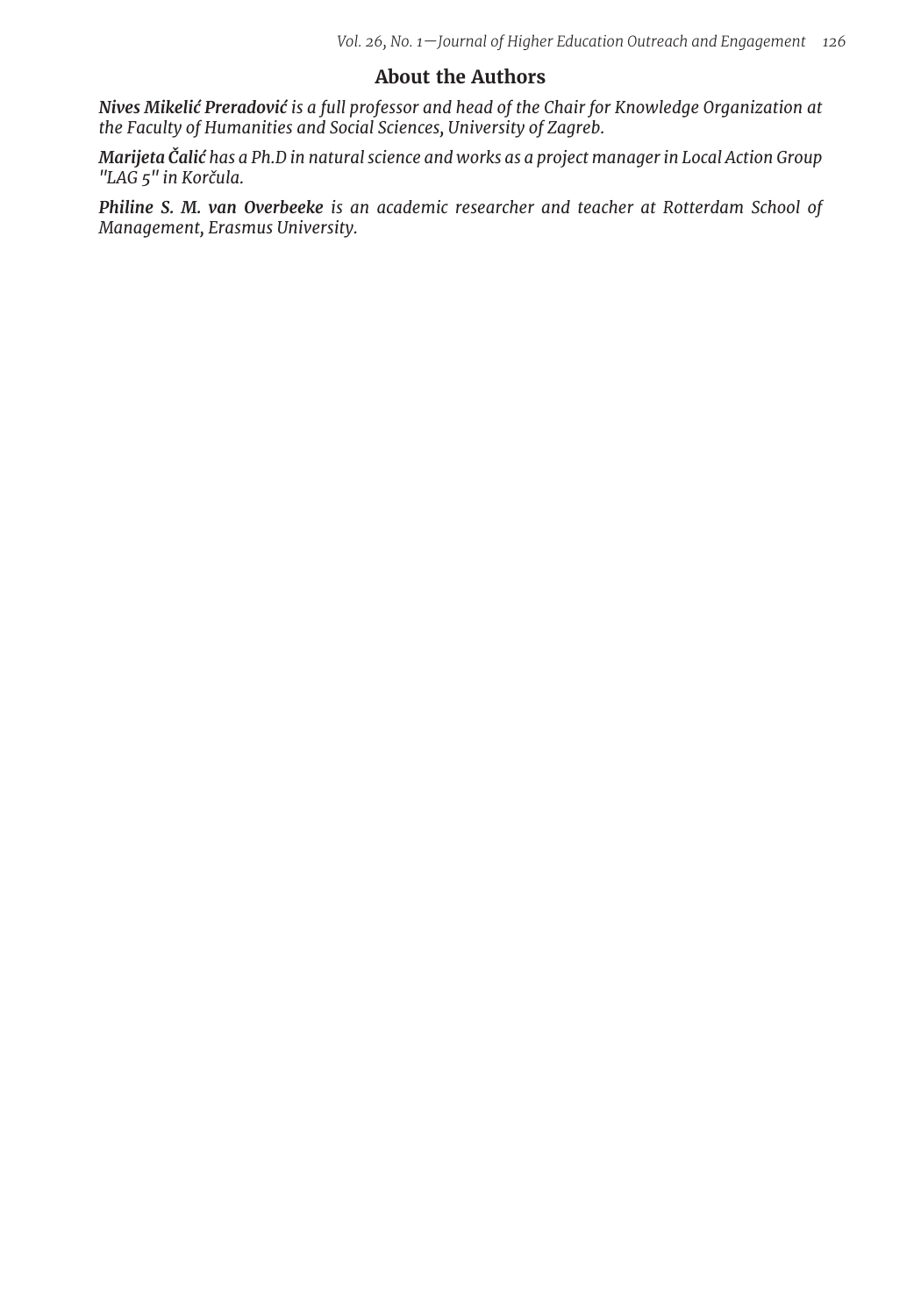# **References**

- Bacigalupo, M., Kampylis, P., Punie, Y., & Van den Brande, G. (2016). *EntreComp: The entrepreneurship competence framework.* Publication Office of the European Union. https:// ec.europa.eu/jrc/en/publication/eur-scientific-and-technical-research-reports/ entrecomp-entrepreneurship-competence-framework
- Billig, S. H., Root, S., & Jesse, D. (2005). The relationship between quality indicators of service-learning and student outcomes: Testing professional wisdom. In S. Root, J. Callahan, & S. H. Billig (Eds.), *Improving service-learning practice: Research on models to enhance impacts* (pp. 97–115). Information Age Publishing.
- Bringle, R., & Hatcher, J. (2002). Campus–community partnerships: The terms of engagement. *Journal of Social Issues, 58*(3), 503–516. https://doi.org/10.1111/1540-4560.00273
- Brown, D. L., & Swanson, L. E. (2003). Introduction: Rural America enters the new millennium. In D. L. Brown & L. E. Swanson (Eds.), *Challenges for rural America in the twenty-first century* (pp. 1–15). Pennsylvania State University Press.
- Buchanan, J., Major, J., Harbon, L., & Kearney, S. P. (2017). Preparing teachers through international experience: A collaborative critical analysis of four Australian programs. In C. Reid & J. Major (Eds.), *Global teaching: Southern perspectives on working with diversity* (pp. 167–188). Palgrave Macmillan.
- Campus Compact. (2008). *Service Statistics 2008: Highlights and Trends from Campus Compact's Annual Membership Survey.* https://digitalcommons.unomaha.edu/cgi/viewcontent.cg i?article=1160&context=slcehighered
- Davis, S. C., Pogrund, R. L., & Griffin-Shirley, N. (2020). Project SASI: A community engagement project to increase recruitment and retention of professionals working with students with sensory impairments in rural and remote schools. *Journal of Higher Education Outreach and Engagement, 24*(1), 97–112. https://openjournals.libs.uga.edu/ jheoe/article/view/1556
- Daring to succeed: Unlocking the potential of rural entrepreneurship. (2011). *EU Rural Review,* No. 10, pp. 7–9. https://enrd.ec.europa.eu/sites/enrd/files/ED5808AC-994A-47AD-928F-0D3088716910.pdf
- Directorate for Communication. (2017). *The need for a white paper on rurality from a local and regional perspective for a European rural agenda after 2020.* European Committee of the Regions. https://cor.europa.eu/en/engage/brochures/Documents/The%20Need%20 for%20a%20White%20Paper%20on%20Rurality/3135-NAT-brochureLR\_EN.pdf
- Eurostat. (2018). *Eurostat regional yearbook—2018 edition.* Publications Office of the European Union. https://ec.europa.eu/eurostat/web/products-statistical-books/-/ KS-HA-18-001
- Goodman, H. P. (2014). The tie that binds: Leadership and liberal arts institutions' civic engagement commitment in rural communities. *Journal of Higher Education Outreach and Engagement, 18*(3), 119–126. https://openjournals.libs.uga.edu/jheoe/article/ view/1141
- Josić, H., & Mikelić Preradović, N. (2019). Entrepreneurship and service learning of students of information sciences and informatics. In P. Bago, I. Hebrang Grgić, T. Ivanjko, V. Juričić, Ž. Miklošević, & H. Stublić (Eds.), *InFuture 2019: Knowledge in the digital age* (pp. 166–173). FF Press. https://rural.ffzg.unizg.hr/wp-content/ uploads/2020/03/Josi%C4%87-and-Mikeli%C4%87-Preradovi%C4%87-2019- INFuture-2019-Proceedings.pdf
- LRS LAG 5. (2020). *Lokalna razvojna strategija LAG-a 5 za razdoblje 2014–2020*, V4\_I3, 2020. http://www.lag5.hr/component/phocadownload/category/5-strateski-dokumenti.html?download=185:lokalna-razvojna-strategija-lag-a-5-za-razdoblje-2014-2020-v3
- Maakrun, J. (2016). International service-learning: Benefits to African teachers. *Journal of Service-Learning in Higher Education, 5*(1), 1–10. https://journals.sfu.ca/jslhe/index. php/jslhe/article/view/80
- Mikelić Preradović, N. (2015). Service-learning. In M. Peters (Ed.), *Encyclopedia of educational philosophy and theory* (pp. 1–6). Springer Singapore.